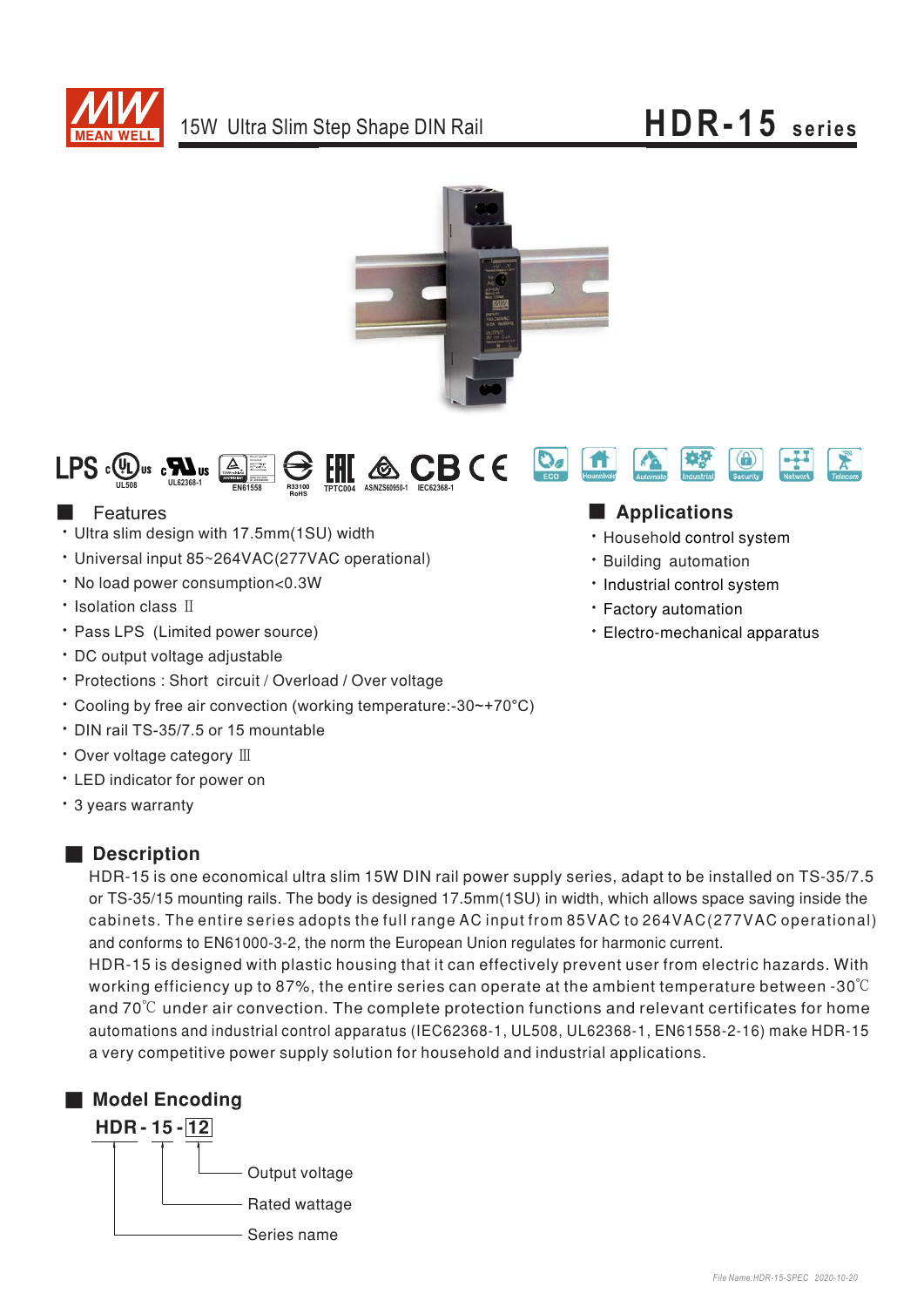

#### **SPECIFICATION**

| <b>24V</b><br><b>DC VOLTAGE</b><br>5V<br>12V<br>15V<br>48V<br><b>RATED CURRENT</b><br>2.4A<br>0.32A<br>1.25A<br>1A<br>0.63A<br>$0 - 2.4A$<br>$0 - 1.25A$<br>$0 \sim 1A$<br>$0 - 0.63A$<br>$0 - 0.32A$<br><b>CURRENT RANGE</b><br><b>12W</b><br>15.4W<br><b>RATED POWER</b><br><b>15W</b><br><b>15W</b><br>15.2W<br>RIPPLE & NOISE (max.) Note.2 80mVp-p<br>$120mVp-p$<br>120mVp-p<br>$150mVp-p$<br>240mVp-p<br>$21.6 - 29V$<br><b>OUTPUT</b><br><b>VOLTAGE ADJ. RANGE</b><br>$4.5 - 5.5V$<br>$10.8 - 13.8V$<br>$43.2 \sim 55.2V$<br>$13.5 - 18V$<br>±2.0%<br>±1.0%<br>±1.0%<br><b>VOLTAGE TOLERANCE Note.3</b><br>±1.0%<br>±1.0%<br>±1.0%<br><b>LINE REGULATION</b><br>±1.0%<br>±1.0%<br>±1.0%<br>±1.0%<br>±1.0%<br>±1.0%<br>±1.0%<br>±1.0%<br>±1.0%<br><b>LOAD REGULATION</b><br>2000ms, 80ms/230VAC 2000ms, 80ms/115VAC at full load<br><b>SETUP, RISE TIME</b><br>12ms/115VAC at full load<br>HOLD UP TIME (Typ.)<br>30ms/230VAC<br><b>VOLTAGE RANGE</b><br>85 ~ 264VAC (277VAC operational)<br>120 ~ 370VDC (390VDC operational)<br>$47 \approx 63$ Hz<br><b>FREQUENCY RANGE</b><br><b>INPUT</b><br>85%<br>87%<br>80%<br>85.5%<br>86%<br><b>EFFICIENCY (Typ.)</b><br>AC CURRENT (Typ.)<br>0.5A/115VAC<br>0.25A/230VAC<br><b>INRUSH CURRENT (Typ.)</b><br>COLD START 25A/115VAC<br>45A/230VAC<br>110 ~ 145% rated output power<br>Hiccup mode when output voltage <50%, recovers automatically after fault condition is removed<br><b>OVERLOAD</b><br>Constant current limiting within 50% ~100% rated output voltage, recovers automatically after fault condition is removed<br><b>PROTECTION</b><br>$5.75 \approx 6.75V$<br>$14.2 \approx 16.2V$<br>$18.8 \approx 22.5V$<br>$30 - 36V$<br>$56.5 \approx 64.8V$<br><b>OVER VOLTAGE</b><br>Protection type : Shut off o/p voltage, clamping by zener diode<br>-30 $\sim$ +70°C (Refer to "Derating Curve")<br><b>WORKING TEMP.</b><br>20~90% RH non-condensing<br><b>WORKING HUMIDITY</b><br>$-40 \sim +85^{\circ}$ C, 10 ~ 95% RH non-condensing<br><b>STORAGE TEMP., HUMIDITY</b><br><b>TEMP. COEFFICIENT</b><br>$\pm$ 0.03%/°C (0 ~ 50°C) RH non-condensing<br><b>ENVIRONMENT</b><br>10 ~ 500Hz, 2G 10min./1cycle, period for 60min. each along X, Y, Z axes; Mounting: Compliance to IEC60068-2-6<br><b>VIBRATION</b><br><b>OPERATING ALTITUDE</b><br>2000 meters<br><b>OVER VOLTAGE CATEGORY</b><br>III; According to EN61558, EN50178, EN60664-1, EN62477-1; altitude up to 2000 meters<br><b>SAFETY STANDARDS</b><br>I/P-O/P:4KVAC<br><b>WITHSTAND VOLTAGE</b><br><b>ISOLATION RESISTANCE</b><br>I/P-O/P:100M Ohms / 500VDC / 25°C/70% RH<br><b>Test Level / Note</b><br><b>Standard</b><br>Parameter<br>Conducted<br>Class B<br>EN55032(CISPR32), CNS13438<br><b>EMC EMISSION</b><br>Class B<br>Radiated<br>EN55032(CISPR32), CNS13438<br>EN61000-3-2<br>Harmonic Current<br>Class A<br>Voltage Flicker<br>EN61000-3-3<br><b>SAFETY &amp;</b><br>EN55024, EN55035, EN61000-6-2, EN61204-3<br><b>EMC</b><br><b>Test Level /Note</b><br>Parameter<br><b>Standard</b><br>(Note 4)<br>ESD<br>EN61000-4-2<br>Level 3, 8KV air; Level 2, 4KV contact, criteria A<br>EN61000-4-3<br>Radiated Susceptibility<br>Level 3, criteria A<br>EN61000-4-4<br>EFT/Burest<br>Level 3, criteria A<br><b>EMC IMMUNITY</b><br>Surge<br>EN61000-4-5<br>Level 4,2KV/L-N, criteria A<br>EN61000-4-6<br>Conducted<br>Level 3, criteria A<br>EN61000-4-8<br><b>Magnetic Field</b><br>Level 4, criteria A<br>$>$ 95% dip 0. 5 periods, 30% dip 25 periods,<br>EN61000-4-11<br>Voltage Dips and interruptions<br>$>$ 95% interruptions 250 periods<br><b>MTBF</b><br>MIL-HDBK-217F (25 $\degree$ C)<br>1166K hrs min.<br>17.5*90*54.5mm (W*H*D)<br><b>OTHERS</b><br><b>DIMENSION</b><br><b>PACKING</b><br>78g;160pcs/13.5Kg/1.14CUFT<br><b>NOTE</b><br>1. All parameters NOT specially mentioned are measured at 230VAC input, rated load and 25°C of ambient temperature.<br>2. Ripple & noise are measured at 20MHz of bandwidth by using a 12" twisted pair-wire terminated with a 0.1µf & 47µf parallel capacitor.<br>3. Tolerance : includes set up tolerance, line regulation and load regulation.<br>4. The power supply is considered as an independent unit, but the final equipment still need to re-confirm that the whole system complies with the EMC<br>directives. For guidance on how to perform these EMC tests, please refer to "EMI testing of component power supplies." | <b>MODEL</b> |  | <b>HDR-15-5</b>                                                                                                        | HDR-15-12 | HDR-15-15 | <b>HDR-15-24</b> | <b>HDR-15-48</b> |  |
|-------------------------------------------------------------------------------------------------------------------------------------------------------------------------------------------------------------------------------------------------------------------------------------------------------------------------------------------------------------------------------------------------------------------------------------------------------------------------------------------------------------------------------------------------------------------------------------------------------------------------------------------------------------------------------------------------------------------------------------------------------------------------------------------------------------------------------------------------------------------------------------------------------------------------------------------------------------------------------------------------------------------------------------------------------------------------------------------------------------------------------------------------------------------------------------------------------------------------------------------------------------------------------------------------------------------------------------------------------------------------------------------------------------------------------------------------------------------------------------------------------------------------------------------------------------------------------------------------------------------------------------------------------------------------------------------------------------------------------------------------------------------------------------------------------------------------------------------------------------------------------------------------------------------------------------------------------------------------------------------------------------------------------------------------------------------------------------------------------------------------------------------------------------------------------------------------------------------------------------------------------------------------------------------------------------------------------------------------------------------------------------------------------------------------------------------------------------------------------------------------------------------------------------------------------------------------------------------------------------------------------------------------------------------------------------------------------------------------------------------------------------------------------------------------------------------------------------------------------------------------------------------------------------------------------------------------------------------------------------------------------------------------------------------------------------------------------------------------------------------------------------------------------------------------------------------------------------------------------------------------------------------------------------------------------------------------------------------------------------------------------------------------------------------------------------------------------------------------------------------------------------------------------------------------------------------------------------------------------------------------------------------------------------------------------------------------------------------------------------------------------------------------------------------------------------------------------------------------------------------------------------------------------------------------------------------------------------------------------------------------------------------------------------------------------------------------------------------------------------------------------------------------------------------------------------------------------------------------------------------------------------------------------------------------------------------------------------------------------------------------------------------------------------------------------|--------------|--|------------------------------------------------------------------------------------------------------------------------|-----------|-----------|------------------|------------------|--|
|                                                                                                                                                                                                                                                                                                                                                                                                                                                                                                                                                                                                                                                                                                                                                                                                                                                                                                                                                                                                                                                                                                                                                                                                                                                                                                                                                                                                                                                                                                                                                                                                                                                                                                                                                                                                                                                                                                                                                                                                                                                                                                                                                                                                                                                                                                                                                                                                                                                                                                                                                                                                                                                                                                                                                                                                                                                                                                                                                                                                                                                                                                                                                                                                                                                                                                                                                                                                                                                                                                                                                                                                                                                                                                                                                                                                                                                                                                                                                                                                                                                                                                                                                                                                                                                                                                                                                                                                                               |              |  |                                                                                                                        |           |           |                  |                  |  |
|                                                                                                                                                                                                                                                                                                                                                                                                                                                                                                                                                                                                                                                                                                                                                                                                                                                                                                                                                                                                                                                                                                                                                                                                                                                                                                                                                                                                                                                                                                                                                                                                                                                                                                                                                                                                                                                                                                                                                                                                                                                                                                                                                                                                                                                                                                                                                                                                                                                                                                                                                                                                                                                                                                                                                                                                                                                                                                                                                                                                                                                                                                                                                                                                                                                                                                                                                                                                                                                                                                                                                                                                                                                                                                                                                                                                                                                                                                                                                                                                                                                                                                                                                                                                                                                                                                                                                                                                                               |              |  |                                                                                                                        |           |           |                  |                  |  |
|                                                                                                                                                                                                                                                                                                                                                                                                                                                                                                                                                                                                                                                                                                                                                                                                                                                                                                                                                                                                                                                                                                                                                                                                                                                                                                                                                                                                                                                                                                                                                                                                                                                                                                                                                                                                                                                                                                                                                                                                                                                                                                                                                                                                                                                                                                                                                                                                                                                                                                                                                                                                                                                                                                                                                                                                                                                                                                                                                                                                                                                                                                                                                                                                                                                                                                                                                                                                                                                                                                                                                                                                                                                                                                                                                                                                                                                                                                                                                                                                                                                                                                                                                                                                                                                                                                                                                                                                                               |              |  |                                                                                                                        |           |           |                  |                  |  |
|                                                                                                                                                                                                                                                                                                                                                                                                                                                                                                                                                                                                                                                                                                                                                                                                                                                                                                                                                                                                                                                                                                                                                                                                                                                                                                                                                                                                                                                                                                                                                                                                                                                                                                                                                                                                                                                                                                                                                                                                                                                                                                                                                                                                                                                                                                                                                                                                                                                                                                                                                                                                                                                                                                                                                                                                                                                                                                                                                                                                                                                                                                                                                                                                                                                                                                                                                                                                                                                                                                                                                                                                                                                                                                                                                                                                                                                                                                                                                                                                                                                                                                                                                                                                                                                                                                                                                                                                                               |              |  |                                                                                                                        |           |           |                  |                  |  |
|                                                                                                                                                                                                                                                                                                                                                                                                                                                                                                                                                                                                                                                                                                                                                                                                                                                                                                                                                                                                                                                                                                                                                                                                                                                                                                                                                                                                                                                                                                                                                                                                                                                                                                                                                                                                                                                                                                                                                                                                                                                                                                                                                                                                                                                                                                                                                                                                                                                                                                                                                                                                                                                                                                                                                                                                                                                                                                                                                                                                                                                                                                                                                                                                                                                                                                                                                                                                                                                                                                                                                                                                                                                                                                                                                                                                                                                                                                                                                                                                                                                                                                                                                                                                                                                                                                                                                                                                                               |              |  |                                                                                                                        |           |           |                  |                  |  |
|                                                                                                                                                                                                                                                                                                                                                                                                                                                                                                                                                                                                                                                                                                                                                                                                                                                                                                                                                                                                                                                                                                                                                                                                                                                                                                                                                                                                                                                                                                                                                                                                                                                                                                                                                                                                                                                                                                                                                                                                                                                                                                                                                                                                                                                                                                                                                                                                                                                                                                                                                                                                                                                                                                                                                                                                                                                                                                                                                                                                                                                                                                                                                                                                                                                                                                                                                                                                                                                                                                                                                                                                                                                                                                                                                                                                                                                                                                                                                                                                                                                                                                                                                                                                                                                                                                                                                                                                                               |              |  |                                                                                                                        |           |           |                  |                  |  |
|                                                                                                                                                                                                                                                                                                                                                                                                                                                                                                                                                                                                                                                                                                                                                                                                                                                                                                                                                                                                                                                                                                                                                                                                                                                                                                                                                                                                                                                                                                                                                                                                                                                                                                                                                                                                                                                                                                                                                                                                                                                                                                                                                                                                                                                                                                                                                                                                                                                                                                                                                                                                                                                                                                                                                                                                                                                                                                                                                                                                                                                                                                                                                                                                                                                                                                                                                                                                                                                                                                                                                                                                                                                                                                                                                                                                                                                                                                                                                                                                                                                                                                                                                                                                                                                                                                                                                                                                                               |              |  |                                                                                                                        |           |           |                  |                  |  |
|                                                                                                                                                                                                                                                                                                                                                                                                                                                                                                                                                                                                                                                                                                                                                                                                                                                                                                                                                                                                                                                                                                                                                                                                                                                                                                                                                                                                                                                                                                                                                                                                                                                                                                                                                                                                                                                                                                                                                                                                                                                                                                                                                                                                                                                                                                                                                                                                                                                                                                                                                                                                                                                                                                                                                                                                                                                                                                                                                                                                                                                                                                                                                                                                                                                                                                                                                                                                                                                                                                                                                                                                                                                                                                                                                                                                                                                                                                                                                                                                                                                                                                                                                                                                                                                                                                                                                                                                                               |              |  |                                                                                                                        |           |           |                  |                  |  |
|                                                                                                                                                                                                                                                                                                                                                                                                                                                                                                                                                                                                                                                                                                                                                                                                                                                                                                                                                                                                                                                                                                                                                                                                                                                                                                                                                                                                                                                                                                                                                                                                                                                                                                                                                                                                                                                                                                                                                                                                                                                                                                                                                                                                                                                                                                                                                                                                                                                                                                                                                                                                                                                                                                                                                                                                                                                                                                                                                                                                                                                                                                                                                                                                                                                                                                                                                                                                                                                                                                                                                                                                                                                                                                                                                                                                                                                                                                                                                                                                                                                                                                                                                                                                                                                                                                                                                                                                                               |              |  |                                                                                                                        |           |           |                  |                  |  |
|                                                                                                                                                                                                                                                                                                                                                                                                                                                                                                                                                                                                                                                                                                                                                                                                                                                                                                                                                                                                                                                                                                                                                                                                                                                                                                                                                                                                                                                                                                                                                                                                                                                                                                                                                                                                                                                                                                                                                                                                                                                                                                                                                                                                                                                                                                                                                                                                                                                                                                                                                                                                                                                                                                                                                                                                                                                                                                                                                                                                                                                                                                                                                                                                                                                                                                                                                                                                                                                                                                                                                                                                                                                                                                                                                                                                                                                                                                                                                                                                                                                                                                                                                                                                                                                                                                                                                                                                                               |              |  |                                                                                                                        |           |           |                  |                  |  |
|                                                                                                                                                                                                                                                                                                                                                                                                                                                                                                                                                                                                                                                                                                                                                                                                                                                                                                                                                                                                                                                                                                                                                                                                                                                                                                                                                                                                                                                                                                                                                                                                                                                                                                                                                                                                                                                                                                                                                                                                                                                                                                                                                                                                                                                                                                                                                                                                                                                                                                                                                                                                                                                                                                                                                                                                                                                                                                                                                                                                                                                                                                                                                                                                                                                                                                                                                                                                                                                                                                                                                                                                                                                                                                                                                                                                                                                                                                                                                                                                                                                                                                                                                                                                                                                                                                                                                                                                                               |              |  |                                                                                                                        |           |           |                  |                  |  |
|                                                                                                                                                                                                                                                                                                                                                                                                                                                                                                                                                                                                                                                                                                                                                                                                                                                                                                                                                                                                                                                                                                                                                                                                                                                                                                                                                                                                                                                                                                                                                                                                                                                                                                                                                                                                                                                                                                                                                                                                                                                                                                                                                                                                                                                                                                                                                                                                                                                                                                                                                                                                                                                                                                                                                                                                                                                                                                                                                                                                                                                                                                                                                                                                                                                                                                                                                                                                                                                                                                                                                                                                                                                                                                                                                                                                                                                                                                                                                                                                                                                                                                                                                                                                                                                                                                                                                                                                                               |              |  |                                                                                                                        |           |           |                  |                  |  |
|                                                                                                                                                                                                                                                                                                                                                                                                                                                                                                                                                                                                                                                                                                                                                                                                                                                                                                                                                                                                                                                                                                                                                                                                                                                                                                                                                                                                                                                                                                                                                                                                                                                                                                                                                                                                                                                                                                                                                                                                                                                                                                                                                                                                                                                                                                                                                                                                                                                                                                                                                                                                                                                                                                                                                                                                                                                                                                                                                                                                                                                                                                                                                                                                                                                                                                                                                                                                                                                                                                                                                                                                                                                                                                                                                                                                                                                                                                                                                                                                                                                                                                                                                                                                                                                                                                                                                                                                                               |              |  |                                                                                                                        |           |           |                  |                  |  |
|                                                                                                                                                                                                                                                                                                                                                                                                                                                                                                                                                                                                                                                                                                                                                                                                                                                                                                                                                                                                                                                                                                                                                                                                                                                                                                                                                                                                                                                                                                                                                                                                                                                                                                                                                                                                                                                                                                                                                                                                                                                                                                                                                                                                                                                                                                                                                                                                                                                                                                                                                                                                                                                                                                                                                                                                                                                                                                                                                                                                                                                                                                                                                                                                                                                                                                                                                                                                                                                                                                                                                                                                                                                                                                                                                                                                                                                                                                                                                                                                                                                                                                                                                                                                                                                                                                                                                                                                                               |              |  |                                                                                                                        |           |           |                  |                  |  |
|                                                                                                                                                                                                                                                                                                                                                                                                                                                                                                                                                                                                                                                                                                                                                                                                                                                                                                                                                                                                                                                                                                                                                                                                                                                                                                                                                                                                                                                                                                                                                                                                                                                                                                                                                                                                                                                                                                                                                                                                                                                                                                                                                                                                                                                                                                                                                                                                                                                                                                                                                                                                                                                                                                                                                                                                                                                                                                                                                                                                                                                                                                                                                                                                                                                                                                                                                                                                                                                                                                                                                                                                                                                                                                                                                                                                                                                                                                                                                                                                                                                                                                                                                                                                                                                                                                                                                                                                                               |              |  |                                                                                                                        |           |           |                  |                  |  |
|                                                                                                                                                                                                                                                                                                                                                                                                                                                                                                                                                                                                                                                                                                                                                                                                                                                                                                                                                                                                                                                                                                                                                                                                                                                                                                                                                                                                                                                                                                                                                                                                                                                                                                                                                                                                                                                                                                                                                                                                                                                                                                                                                                                                                                                                                                                                                                                                                                                                                                                                                                                                                                                                                                                                                                                                                                                                                                                                                                                                                                                                                                                                                                                                                                                                                                                                                                                                                                                                                                                                                                                                                                                                                                                                                                                                                                                                                                                                                                                                                                                                                                                                                                                                                                                                                                                                                                                                                               |              |  |                                                                                                                        |           |           |                  |                  |  |
|                                                                                                                                                                                                                                                                                                                                                                                                                                                                                                                                                                                                                                                                                                                                                                                                                                                                                                                                                                                                                                                                                                                                                                                                                                                                                                                                                                                                                                                                                                                                                                                                                                                                                                                                                                                                                                                                                                                                                                                                                                                                                                                                                                                                                                                                                                                                                                                                                                                                                                                                                                                                                                                                                                                                                                                                                                                                                                                                                                                                                                                                                                                                                                                                                                                                                                                                                                                                                                                                                                                                                                                                                                                                                                                                                                                                                                                                                                                                                                                                                                                                                                                                                                                                                                                                                                                                                                                                                               |              |  |                                                                                                                        |           |           |                  |                  |  |
|                                                                                                                                                                                                                                                                                                                                                                                                                                                                                                                                                                                                                                                                                                                                                                                                                                                                                                                                                                                                                                                                                                                                                                                                                                                                                                                                                                                                                                                                                                                                                                                                                                                                                                                                                                                                                                                                                                                                                                                                                                                                                                                                                                                                                                                                                                                                                                                                                                                                                                                                                                                                                                                                                                                                                                                                                                                                                                                                                                                                                                                                                                                                                                                                                                                                                                                                                                                                                                                                                                                                                                                                                                                                                                                                                                                                                                                                                                                                                                                                                                                                                                                                                                                                                                                                                                                                                                                                                               |              |  |                                                                                                                        |           |           |                  |                  |  |
|                                                                                                                                                                                                                                                                                                                                                                                                                                                                                                                                                                                                                                                                                                                                                                                                                                                                                                                                                                                                                                                                                                                                                                                                                                                                                                                                                                                                                                                                                                                                                                                                                                                                                                                                                                                                                                                                                                                                                                                                                                                                                                                                                                                                                                                                                                                                                                                                                                                                                                                                                                                                                                                                                                                                                                                                                                                                                                                                                                                                                                                                                                                                                                                                                                                                                                                                                                                                                                                                                                                                                                                                                                                                                                                                                                                                                                                                                                                                                                                                                                                                                                                                                                                                                                                                                                                                                                                                                               |              |  |                                                                                                                        |           |           |                  |                  |  |
|                                                                                                                                                                                                                                                                                                                                                                                                                                                                                                                                                                                                                                                                                                                                                                                                                                                                                                                                                                                                                                                                                                                                                                                                                                                                                                                                                                                                                                                                                                                                                                                                                                                                                                                                                                                                                                                                                                                                                                                                                                                                                                                                                                                                                                                                                                                                                                                                                                                                                                                                                                                                                                                                                                                                                                                                                                                                                                                                                                                                                                                                                                                                                                                                                                                                                                                                                                                                                                                                                                                                                                                                                                                                                                                                                                                                                                                                                                                                                                                                                                                                                                                                                                                                                                                                                                                                                                                                                               |              |  |                                                                                                                        |           |           |                  |                  |  |
|                                                                                                                                                                                                                                                                                                                                                                                                                                                                                                                                                                                                                                                                                                                                                                                                                                                                                                                                                                                                                                                                                                                                                                                                                                                                                                                                                                                                                                                                                                                                                                                                                                                                                                                                                                                                                                                                                                                                                                                                                                                                                                                                                                                                                                                                                                                                                                                                                                                                                                                                                                                                                                                                                                                                                                                                                                                                                                                                                                                                                                                                                                                                                                                                                                                                                                                                                                                                                                                                                                                                                                                                                                                                                                                                                                                                                                                                                                                                                                                                                                                                                                                                                                                                                                                                                                                                                                                                                               |              |  |                                                                                                                        |           |           |                  |                  |  |
|                                                                                                                                                                                                                                                                                                                                                                                                                                                                                                                                                                                                                                                                                                                                                                                                                                                                                                                                                                                                                                                                                                                                                                                                                                                                                                                                                                                                                                                                                                                                                                                                                                                                                                                                                                                                                                                                                                                                                                                                                                                                                                                                                                                                                                                                                                                                                                                                                                                                                                                                                                                                                                                                                                                                                                                                                                                                                                                                                                                                                                                                                                                                                                                                                                                                                                                                                                                                                                                                                                                                                                                                                                                                                                                                                                                                                                                                                                                                                                                                                                                                                                                                                                                                                                                                                                                                                                                                                               |              |  |                                                                                                                        |           |           |                  |                  |  |
|                                                                                                                                                                                                                                                                                                                                                                                                                                                                                                                                                                                                                                                                                                                                                                                                                                                                                                                                                                                                                                                                                                                                                                                                                                                                                                                                                                                                                                                                                                                                                                                                                                                                                                                                                                                                                                                                                                                                                                                                                                                                                                                                                                                                                                                                                                                                                                                                                                                                                                                                                                                                                                                                                                                                                                                                                                                                                                                                                                                                                                                                                                                                                                                                                                                                                                                                                                                                                                                                                                                                                                                                                                                                                                                                                                                                                                                                                                                                                                                                                                                                                                                                                                                                                                                                                                                                                                                                                               |              |  |                                                                                                                        |           |           |                  |                  |  |
|                                                                                                                                                                                                                                                                                                                                                                                                                                                                                                                                                                                                                                                                                                                                                                                                                                                                                                                                                                                                                                                                                                                                                                                                                                                                                                                                                                                                                                                                                                                                                                                                                                                                                                                                                                                                                                                                                                                                                                                                                                                                                                                                                                                                                                                                                                                                                                                                                                                                                                                                                                                                                                                                                                                                                                                                                                                                                                                                                                                                                                                                                                                                                                                                                                                                                                                                                                                                                                                                                                                                                                                                                                                                                                                                                                                                                                                                                                                                                                                                                                                                                                                                                                                                                                                                                                                                                                                                                               |              |  |                                                                                                                        |           |           |                  |                  |  |
|                                                                                                                                                                                                                                                                                                                                                                                                                                                                                                                                                                                                                                                                                                                                                                                                                                                                                                                                                                                                                                                                                                                                                                                                                                                                                                                                                                                                                                                                                                                                                                                                                                                                                                                                                                                                                                                                                                                                                                                                                                                                                                                                                                                                                                                                                                                                                                                                                                                                                                                                                                                                                                                                                                                                                                                                                                                                                                                                                                                                                                                                                                                                                                                                                                                                                                                                                                                                                                                                                                                                                                                                                                                                                                                                                                                                                                                                                                                                                                                                                                                                                                                                                                                                                                                                                                                                                                                                                               |              |  |                                                                                                                        |           |           |                  |                  |  |
|                                                                                                                                                                                                                                                                                                                                                                                                                                                                                                                                                                                                                                                                                                                                                                                                                                                                                                                                                                                                                                                                                                                                                                                                                                                                                                                                                                                                                                                                                                                                                                                                                                                                                                                                                                                                                                                                                                                                                                                                                                                                                                                                                                                                                                                                                                                                                                                                                                                                                                                                                                                                                                                                                                                                                                                                                                                                                                                                                                                                                                                                                                                                                                                                                                                                                                                                                                                                                                                                                                                                                                                                                                                                                                                                                                                                                                                                                                                                                                                                                                                                                                                                                                                                                                                                                                                                                                                                                               |              |  |                                                                                                                        |           |           |                  |                  |  |
|                                                                                                                                                                                                                                                                                                                                                                                                                                                                                                                                                                                                                                                                                                                                                                                                                                                                                                                                                                                                                                                                                                                                                                                                                                                                                                                                                                                                                                                                                                                                                                                                                                                                                                                                                                                                                                                                                                                                                                                                                                                                                                                                                                                                                                                                                                                                                                                                                                                                                                                                                                                                                                                                                                                                                                                                                                                                                                                                                                                                                                                                                                                                                                                                                                                                                                                                                                                                                                                                                                                                                                                                                                                                                                                                                                                                                                                                                                                                                                                                                                                                                                                                                                                                                                                                                                                                                                                                                               |              |  |                                                                                                                        |           |           |                  |                  |  |
|                                                                                                                                                                                                                                                                                                                                                                                                                                                                                                                                                                                                                                                                                                                                                                                                                                                                                                                                                                                                                                                                                                                                                                                                                                                                                                                                                                                                                                                                                                                                                                                                                                                                                                                                                                                                                                                                                                                                                                                                                                                                                                                                                                                                                                                                                                                                                                                                                                                                                                                                                                                                                                                                                                                                                                                                                                                                                                                                                                                                                                                                                                                                                                                                                                                                                                                                                                                                                                                                                                                                                                                                                                                                                                                                                                                                                                                                                                                                                                                                                                                                                                                                                                                                                                                                                                                                                                                                                               |              |  |                                                                                                                        |           |           |                  |                  |  |
|                                                                                                                                                                                                                                                                                                                                                                                                                                                                                                                                                                                                                                                                                                                                                                                                                                                                                                                                                                                                                                                                                                                                                                                                                                                                                                                                                                                                                                                                                                                                                                                                                                                                                                                                                                                                                                                                                                                                                                                                                                                                                                                                                                                                                                                                                                                                                                                                                                                                                                                                                                                                                                                                                                                                                                                                                                                                                                                                                                                                                                                                                                                                                                                                                                                                                                                                                                                                                                                                                                                                                                                                                                                                                                                                                                                                                                                                                                                                                                                                                                                                                                                                                                                                                                                                                                                                                                                                                               |              |  | UL62368-1, UL508, TUV EN61558-2-16, IEC62368-1, EAC TP TC 004, BSMI CNS14336-1 approved; Design refer to TUV EN62368-1 |           |           |                  |                  |  |
|                                                                                                                                                                                                                                                                                                                                                                                                                                                                                                                                                                                                                                                                                                                                                                                                                                                                                                                                                                                                                                                                                                                                                                                                                                                                                                                                                                                                                                                                                                                                                                                                                                                                                                                                                                                                                                                                                                                                                                                                                                                                                                                                                                                                                                                                                                                                                                                                                                                                                                                                                                                                                                                                                                                                                                                                                                                                                                                                                                                                                                                                                                                                                                                                                                                                                                                                                                                                                                                                                                                                                                                                                                                                                                                                                                                                                                                                                                                                                                                                                                                                                                                                                                                                                                                                                                                                                                                                                               |              |  |                                                                                                                        |           |           |                  |                  |  |
|                                                                                                                                                                                                                                                                                                                                                                                                                                                                                                                                                                                                                                                                                                                                                                                                                                                                                                                                                                                                                                                                                                                                                                                                                                                                                                                                                                                                                                                                                                                                                                                                                                                                                                                                                                                                                                                                                                                                                                                                                                                                                                                                                                                                                                                                                                                                                                                                                                                                                                                                                                                                                                                                                                                                                                                                                                                                                                                                                                                                                                                                                                                                                                                                                                                                                                                                                                                                                                                                                                                                                                                                                                                                                                                                                                                                                                                                                                                                                                                                                                                                                                                                                                                                                                                                                                                                                                                                                               |              |  |                                                                                                                        |           |           |                  |                  |  |
|                                                                                                                                                                                                                                                                                                                                                                                                                                                                                                                                                                                                                                                                                                                                                                                                                                                                                                                                                                                                                                                                                                                                                                                                                                                                                                                                                                                                                                                                                                                                                                                                                                                                                                                                                                                                                                                                                                                                                                                                                                                                                                                                                                                                                                                                                                                                                                                                                                                                                                                                                                                                                                                                                                                                                                                                                                                                                                                                                                                                                                                                                                                                                                                                                                                                                                                                                                                                                                                                                                                                                                                                                                                                                                                                                                                                                                                                                                                                                                                                                                                                                                                                                                                                                                                                                                                                                                                                                               |              |  |                                                                                                                        |           |           |                  |                  |  |
|                                                                                                                                                                                                                                                                                                                                                                                                                                                                                                                                                                                                                                                                                                                                                                                                                                                                                                                                                                                                                                                                                                                                                                                                                                                                                                                                                                                                                                                                                                                                                                                                                                                                                                                                                                                                                                                                                                                                                                                                                                                                                                                                                                                                                                                                                                                                                                                                                                                                                                                                                                                                                                                                                                                                                                                                                                                                                                                                                                                                                                                                                                                                                                                                                                                                                                                                                                                                                                                                                                                                                                                                                                                                                                                                                                                                                                                                                                                                                                                                                                                                                                                                                                                                                                                                                                                                                                                                                               |              |  |                                                                                                                        |           |           |                  |                  |  |
|                                                                                                                                                                                                                                                                                                                                                                                                                                                                                                                                                                                                                                                                                                                                                                                                                                                                                                                                                                                                                                                                                                                                                                                                                                                                                                                                                                                                                                                                                                                                                                                                                                                                                                                                                                                                                                                                                                                                                                                                                                                                                                                                                                                                                                                                                                                                                                                                                                                                                                                                                                                                                                                                                                                                                                                                                                                                                                                                                                                                                                                                                                                                                                                                                                                                                                                                                                                                                                                                                                                                                                                                                                                                                                                                                                                                                                                                                                                                                                                                                                                                                                                                                                                                                                                                                                                                                                                                                               |              |  |                                                                                                                        |           |           |                  |                  |  |
|                                                                                                                                                                                                                                                                                                                                                                                                                                                                                                                                                                                                                                                                                                                                                                                                                                                                                                                                                                                                                                                                                                                                                                                                                                                                                                                                                                                                                                                                                                                                                                                                                                                                                                                                                                                                                                                                                                                                                                                                                                                                                                                                                                                                                                                                                                                                                                                                                                                                                                                                                                                                                                                                                                                                                                                                                                                                                                                                                                                                                                                                                                                                                                                                                                                                                                                                                                                                                                                                                                                                                                                                                                                                                                                                                                                                                                                                                                                                                                                                                                                                                                                                                                                                                                                                                                                                                                                                                               |              |  |                                                                                                                        |           |           |                  |                  |  |
|                                                                                                                                                                                                                                                                                                                                                                                                                                                                                                                                                                                                                                                                                                                                                                                                                                                                                                                                                                                                                                                                                                                                                                                                                                                                                                                                                                                                                                                                                                                                                                                                                                                                                                                                                                                                                                                                                                                                                                                                                                                                                                                                                                                                                                                                                                                                                                                                                                                                                                                                                                                                                                                                                                                                                                                                                                                                                                                                                                                                                                                                                                                                                                                                                                                                                                                                                                                                                                                                                                                                                                                                                                                                                                                                                                                                                                                                                                                                                                                                                                                                                                                                                                                                                                                                                                                                                                                                                               |              |  |                                                                                                                        |           |           |                  |                  |  |
|                                                                                                                                                                                                                                                                                                                                                                                                                                                                                                                                                                                                                                                                                                                                                                                                                                                                                                                                                                                                                                                                                                                                                                                                                                                                                                                                                                                                                                                                                                                                                                                                                                                                                                                                                                                                                                                                                                                                                                                                                                                                                                                                                                                                                                                                                                                                                                                                                                                                                                                                                                                                                                                                                                                                                                                                                                                                                                                                                                                                                                                                                                                                                                                                                                                                                                                                                                                                                                                                                                                                                                                                                                                                                                                                                                                                                                                                                                                                                                                                                                                                                                                                                                                                                                                                                                                                                                                                                               |              |  |                                                                                                                        |           |           |                  |                  |  |
|                                                                                                                                                                                                                                                                                                                                                                                                                                                                                                                                                                                                                                                                                                                                                                                                                                                                                                                                                                                                                                                                                                                                                                                                                                                                                                                                                                                                                                                                                                                                                                                                                                                                                                                                                                                                                                                                                                                                                                                                                                                                                                                                                                                                                                                                                                                                                                                                                                                                                                                                                                                                                                                                                                                                                                                                                                                                                                                                                                                                                                                                                                                                                                                                                                                                                                                                                                                                                                                                                                                                                                                                                                                                                                                                                                                                                                                                                                                                                                                                                                                                                                                                                                                                                                                                                                                                                                                                                               |              |  |                                                                                                                        |           |           |                  |                  |  |
|                                                                                                                                                                                                                                                                                                                                                                                                                                                                                                                                                                                                                                                                                                                                                                                                                                                                                                                                                                                                                                                                                                                                                                                                                                                                                                                                                                                                                                                                                                                                                                                                                                                                                                                                                                                                                                                                                                                                                                                                                                                                                                                                                                                                                                                                                                                                                                                                                                                                                                                                                                                                                                                                                                                                                                                                                                                                                                                                                                                                                                                                                                                                                                                                                                                                                                                                                                                                                                                                                                                                                                                                                                                                                                                                                                                                                                                                                                                                                                                                                                                                                                                                                                                                                                                                                                                                                                                                                               |              |  |                                                                                                                        |           |           |                  |                  |  |
|                                                                                                                                                                                                                                                                                                                                                                                                                                                                                                                                                                                                                                                                                                                                                                                                                                                                                                                                                                                                                                                                                                                                                                                                                                                                                                                                                                                                                                                                                                                                                                                                                                                                                                                                                                                                                                                                                                                                                                                                                                                                                                                                                                                                                                                                                                                                                                                                                                                                                                                                                                                                                                                                                                                                                                                                                                                                                                                                                                                                                                                                                                                                                                                                                                                                                                                                                                                                                                                                                                                                                                                                                                                                                                                                                                                                                                                                                                                                                                                                                                                                                                                                                                                                                                                                                                                                                                                                                               |              |  |                                                                                                                        |           |           |                  |                  |  |
|                                                                                                                                                                                                                                                                                                                                                                                                                                                                                                                                                                                                                                                                                                                                                                                                                                                                                                                                                                                                                                                                                                                                                                                                                                                                                                                                                                                                                                                                                                                                                                                                                                                                                                                                                                                                                                                                                                                                                                                                                                                                                                                                                                                                                                                                                                                                                                                                                                                                                                                                                                                                                                                                                                                                                                                                                                                                                                                                                                                                                                                                                                                                                                                                                                                                                                                                                                                                                                                                                                                                                                                                                                                                                                                                                                                                                                                                                                                                                                                                                                                                                                                                                                                                                                                                                                                                                                                                                               |              |  |                                                                                                                        |           |           |                  |                  |  |
|                                                                                                                                                                                                                                                                                                                                                                                                                                                                                                                                                                                                                                                                                                                                                                                                                                                                                                                                                                                                                                                                                                                                                                                                                                                                                                                                                                                                                                                                                                                                                                                                                                                                                                                                                                                                                                                                                                                                                                                                                                                                                                                                                                                                                                                                                                                                                                                                                                                                                                                                                                                                                                                                                                                                                                                                                                                                                                                                                                                                                                                                                                                                                                                                                                                                                                                                                                                                                                                                                                                                                                                                                                                                                                                                                                                                                                                                                                                                                                                                                                                                                                                                                                                                                                                                                                                                                                                                                               |              |  |                                                                                                                        |           |           |                  |                  |  |
|                                                                                                                                                                                                                                                                                                                                                                                                                                                                                                                                                                                                                                                                                                                                                                                                                                                                                                                                                                                                                                                                                                                                                                                                                                                                                                                                                                                                                                                                                                                                                                                                                                                                                                                                                                                                                                                                                                                                                                                                                                                                                                                                                                                                                                                                                                                                                                                                                                                                                                                                                                                                                                                                                                                                                                                                                                                                                                                                                                                                                                                                                                                                                                                                                                                                                                                                                                                                                                                                                                                                                                                                                                                                                                                                                                                                                                                                                                                                                                                                                                                                                                                                                                                                                                                                                                                                                                                                                               |              |  |                                                                                                                        |           |           |                  |                  |  |
|                                                                                                                                                                                                                                                                                                                                                                                                                                                                                                                                                                                                                                                                                                                                                                                                                                                                                                                                                                                                                                                                                                                                                                                                                                                                                                                                                                                                                                                                                                                                                                                                                                                                                                                                                                                                                                                                                                                                                                                                                                                                                                                                                                                                                                                                                                                                                                                                                                                                                                                                                                                                                                                                                                                                                                                                                                                                                                                                                                                                                                                                                                                                                                                                                                                                                                                                                                                                                                                                                                                                                                                                                                                                                                                                                                                                                                                                                                                                                                                                                                                                                                                                                                                                                                                                                                                                                                                                                               |              |  |                                                                                                                        |           |           |                  |                  |  |
|                                                                                                                                                                                                                                                                                                                                                                                                                                                                                                                                                                                                                                                                                                                                                                                                                                                                                                                                                                                                                                                                                                                                                                                                                                                                                                                                                                                                                                                                                                                                                                                                                                                                                                                                                                                                                                                                                                                                                                                                                                                                                                                                                                                                                                                                                                                                                                                                                                                                                                                                                                                                                                                                                                                                                                                                                                                                                                                                                                                                                                                                                                                                                                                                                                                                                                                                                                                                                                                                                                                                                                                                                                                                                                                                                                                                                                                                                                                                                                                                                                                                                                                                                                                                                                                                                                                                                                                                                               |              |  |                                                                                                                        |           |           |                  |                  |  |
|                                                                                                                                                                                                                                                                                                                                                                                                                                                                                                                                                                                                                                                                                                                                                                                                                                                                                                                                                                                                                                                                                                                                                                                                                                                                                                                                                                                                                                                                                                                                                                                                                                                                                                                                                                                                                                                                                                                                                                                                                                                                                                                                                                                                                                                                                                                                                                                                                                                                                                                                                                                                                                                                                                                                                                                                                                                                                                                                                                                                                                                                                                                                                                                                                                                                                                                                                                                                                                                                                                                                                                                                                                                                                                                                                                                                                                                                                                                                                                                                                                                                                                                                                                                                                                                                                                                                                                                                                               |              |  |                                                                                                                        |           |           |                  |                  |  |
|                                                                                                                                                                                                                                                                                                                                                                                                                                                                                                                                                                                                                                                                                                                                                                                                                                                                                                                                                                                                                                                                                                                                                                                                                                                                                                                                                                                                                                                                                                                                                                                                                                                                                                                                                                                                                                                                                                                                                                                                                                                                                                                                                                                                                                                                                                                                                                                                                                                                                                                                                                                                                                                                                                                                                                                                                                                                                                                                                                                                                                                                                                                                                                                                                                                                                                                                                                                                                                                                                                                                                                                                                                                                                                                                                                                                                                                                                                                                                                                                                                                                                                                                                                                                                                                                                                                                                                                                                               |              |  |                                                                                                                        |           |           |                  |                  |  |
|                                                                                                                                                                                                                                                                                                                                                                                                                                                                                                                                                                                                                                                                                                                                                                                                                                                                                                                                                                                                                                                                                                                                                                                                                                                                                                                                                                                                                                                                                                                                                                                                                                                                                                                                                                                                                                                                                                                                                                                                                                                                                                                                                                                                                                                                                                                                                                                                                                                                                                                                                                                                                                                                                                                                                                                                                                                                                                                                                                                                                                                                                                                                                                                                                                                                                                                                                                                                                                                                                                                                                                                                                                                                                                                                                                                                                                                                                                                                                                                                                                                                                                                                                                                                                                                                                                                                                                                                                               |              |  |                                                                                                                        |           |           |                  |                  |  |
| (as available on http://www.meanwell.com)<br>5. The ambient temperature derating of 3.5°C/1000m with fanless models and of 5°C/1000m with fan models for operating altitude higher than 2000m(6500ft).<br>X Product Liability Disclaimer: For detailed information, please refer to https://www.meanwell.com/serviceDisclaimer.aspx                                                                                                                                                                                                                                                                                                                                                                                                                                                                                                                                                                                                                                                                                                                                                                                                                                                                                                                                                                                                                                                                                                                                                                                                                                                                                                                                                                                                                                                                                                                                                                                                                                                                                                                                                                                                                                                                                                                                                                                                                                                                                                                                                                                                                                                                                                                                                                                                                                                                                                                                                                                                                                                                                                                                                                                                                                                                                                                                                                                                                                                                                                                                                                                                                                                                                                                                                                                                                                                                                                                                                                                                                                                                                                                                                                                                                                                                                                                                                                                                                                                                                           |              |  |                                                                                                                        |           |           |                  |                  |  |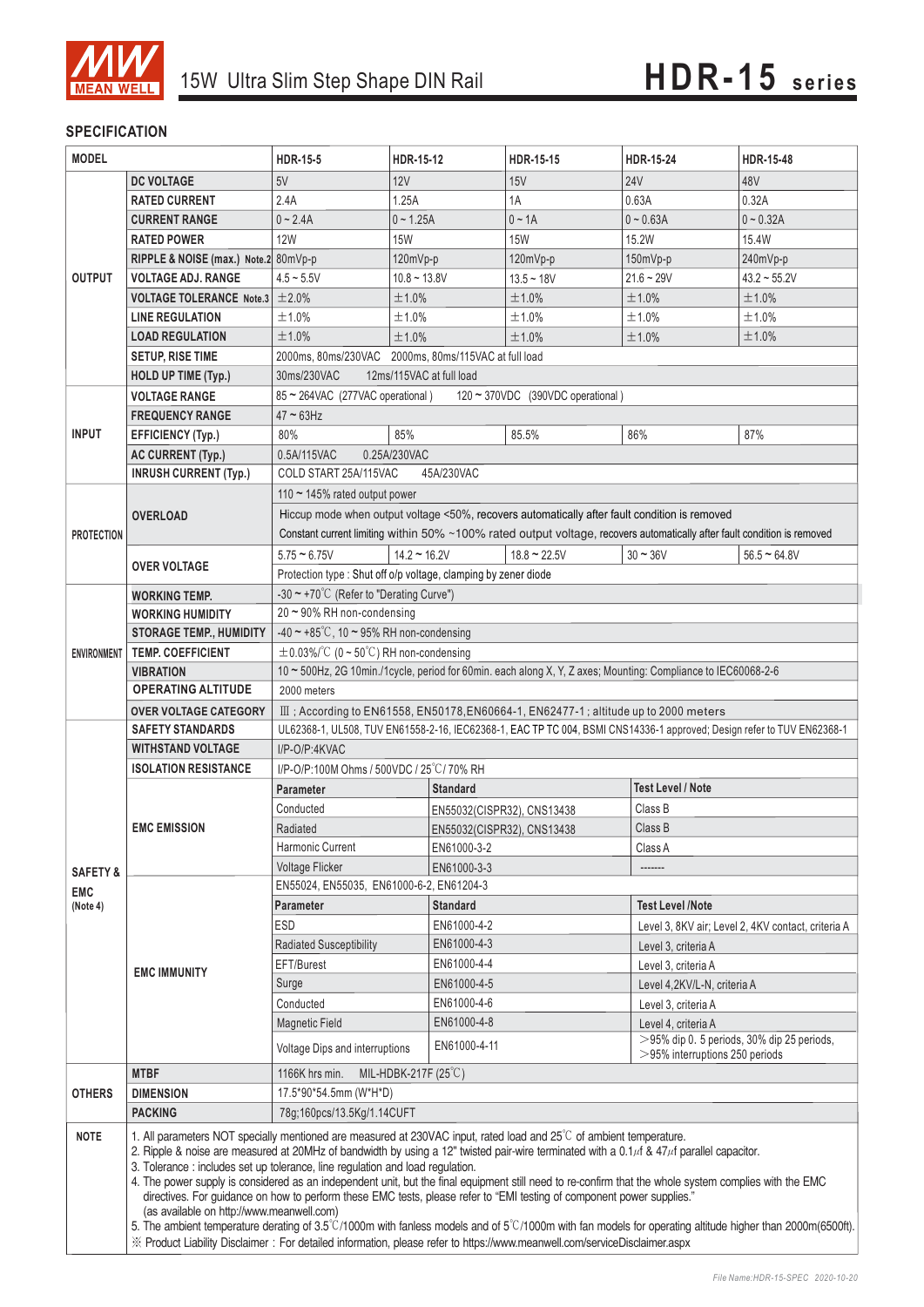